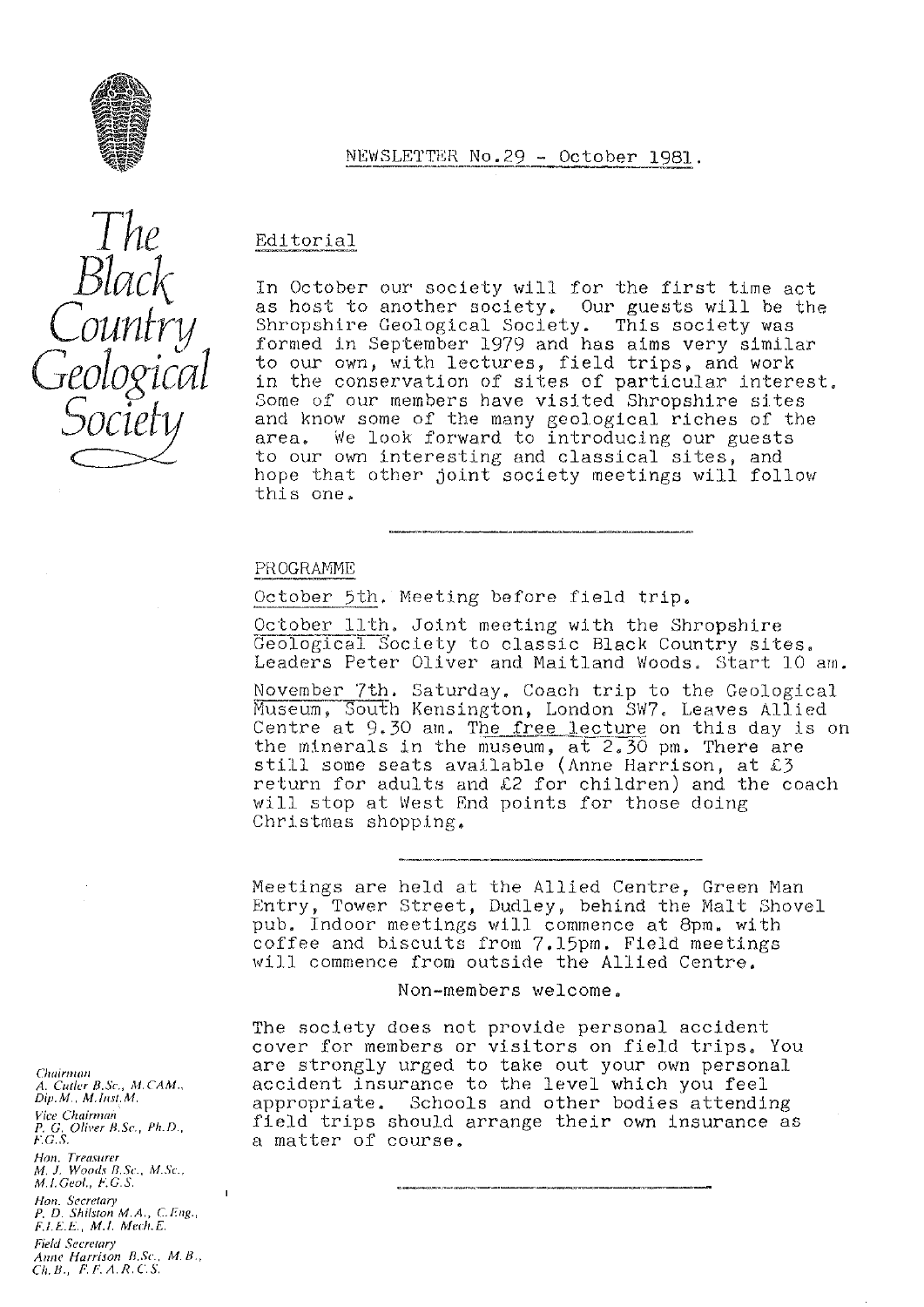#### Future Programme,

November 7th. London coach trip. Many details are given in the last newsletter about the museum contents. Book with Anne Harrison, 67, Woodbourne, Norfolk Road, Edgbaston, Birmingham B15 3PJ.  $Te\tilde{1}$ , 021-454-6416,

November 20th, Friday. Social Evening. Canal trip through Dudley Tunnel by night. Appetites for the buffet supper may be increased by "legging" along the tunnel by those who wish, and their efforts will no doubt be appreciated by the less energetic members.Tickets £2.50 from Paul Shilston, 16, St. Nicholas Gardens, Kings Norton, Birmingham 838 8TW.  $Te1.$   $021 - 459 - 3603.$ 

#### December 7th.

Lecture by Professor Hawkes of Aston University, on the geology of Antarctica.

#### Welcome to new members.:

Mr.Michael Simmons of Langley. Miss Iva Zlamalova of Studley.

#### Dudley Evening Class.

Rob Her is again giving an evening class in Dudley Central Library this year, following the considerable success of the shorter one last year. This one is 20 meetings at 7 pm. on Wednesdays starting on October 7th. Fee £12,

# The Origin of Mineral<br>Deposits.

The course will describe many of the world's major deposits and show how recent advances in geochemistry, mineralogy and plate tectonics have contributed to views on ore genesis.

#### Summary of Research Project.

# Part Two, by Margaret Oliver. Preliminary Problems of Soil Classification on the Wyre Forest.

The Wyre Forest is the largest area of semi-natural woodland in the West Midlands and is of scientific interest because it is at the meeting point of a number of woodland types, Ninety per cent of the area studied *was* forested and over 80% of the woodland was deciduous, mainly of sessile Oakwood type. The area had been woodland for most of its history. It was designated the Royal Forest of Wyre in 1461 when it was used for hunting and timber, In the sixteenth and seventeenth centuries there was much deforestation for timber and to increase the area of pasture, but it is unlikely that the forest wr. ever completely cleared. In the late seventeenth century cor became dominant to provide Cleobury Mortimer iron industry with charcoal. By 1900 almost all the forest was coppiced oak. This has since declined and now coniferous plantations are increasing especially in the west.

There was no detailed information about the soil in the area studied since it has not been surveyed by the Soil Survey, This enabled the study to be carried. out without any preconceived ideas as to what type of soil. to expect, The field work was carried out over a period of three months. Soil, samples were collected at 201 locations, which were chosen by a random systematic sampling scheme to avoid personal bias in selecting sites. Soil surveyors tend to select sampling locations on the basis of judgement with the result that some areas may be oversampled and others under sampled. At each location a vertical face of soil was examined, with samples being taken and information recorded at  $0-5$  cms. 15-20 cms. and  $40-45$  cms.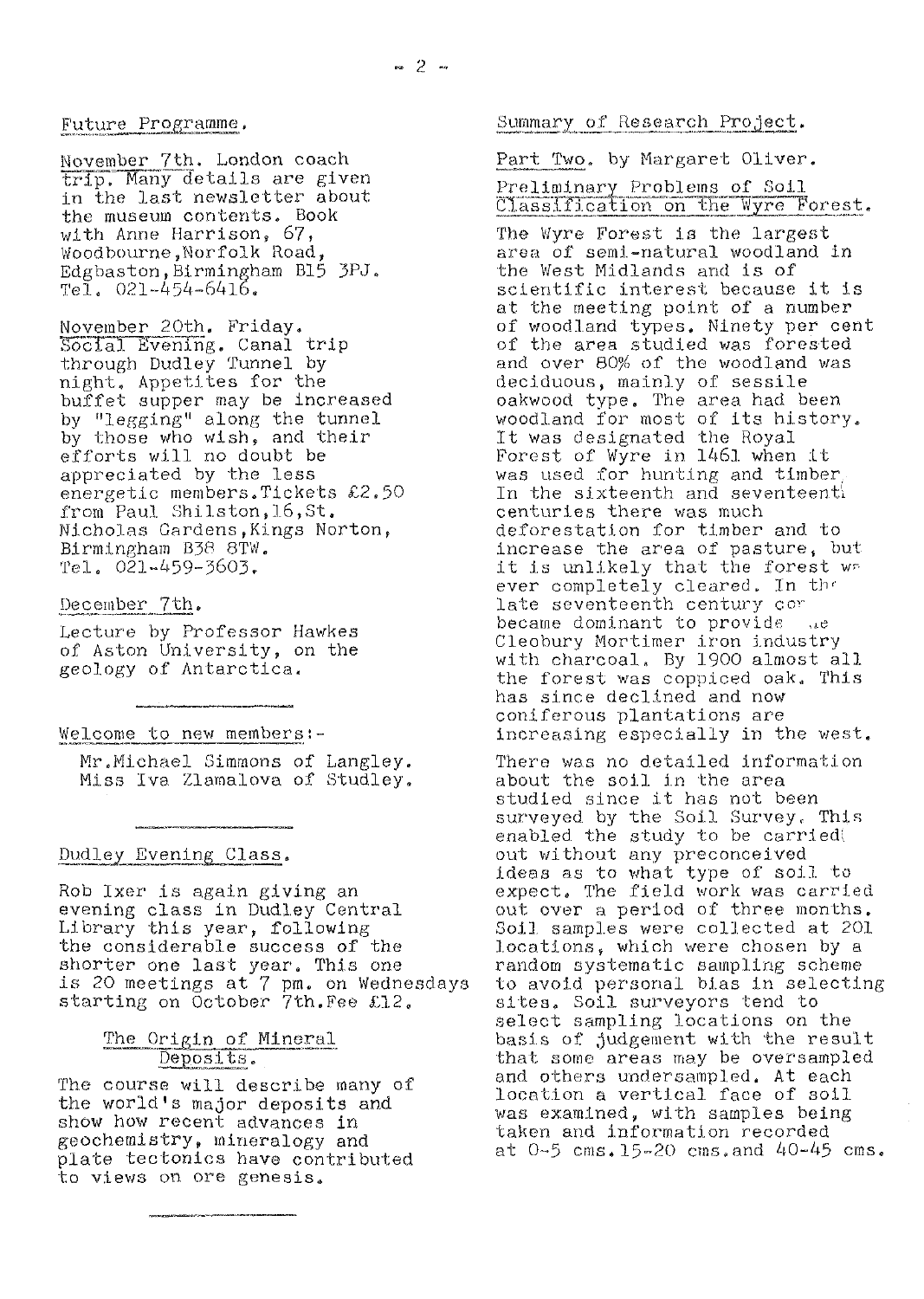Several soil properties were recorded at each level such as colour, degree and colour of mottling,  $%$  stones, type of stones, % sand,% clay,  $%$  silt, etc. In addition to soil characteristics, environmental characters such as slope angle, slope form, relief, vegetation, drainage, and underlying geology were recorded. The characteristics used were those generally recorded by the Soil *Survey* of England and Wales, the emphasis being on those characteristics which can be observed easily in the field with minimal. equipment

he results of the statistical analysis suggest that soil characteristics, % sand, clay and silt, are important in defining the nature of soil variation. A wide range of textural types are present, from those with a high percentage of clay at one extreme to those with a high percentage of sand at the<br>other. The ordination gr The ordination graphs indicated a situation of continuous variation between individuals with no suggestion of the presence of well-defined natural groups in the data.

he groups produced by different methods of numerical classification and different sets of characteristics varied considerably, This resulted *from* the absence of well-defined groups and the population being<br>arbitrarily subdivided. The arbitrarily subdivided. non-hierarchical method of classification appeared to be the most successful in arbitrarily subdividing the population, yet traditional classifications have *always* favoured a hierarchical classification,

The classifications enabled an evaluation of soil-environmental relationships, In Soil S*u*r*vey* mapping great emphasis is placed on the relationship between soil and geology and relief, The results of this study suggest that such relationships are often weak and prediction of soil type on this basis is likely to be unsatisfactory.

The soil in this small area is very variable and varies over distances as short as  $\mathfrak{Im}.$ The statistical techniques provided an objective framework for such a study and. the results indicate that classification Is not the only way of examining soil relationships especially under conditions of continuous variation.

The next phase of work will be concerned with examining the<br>rate of soil variation. This rate of soil variation. will require a more dense sampling plan, probably along two or three 1km. long transects with sampling locations every 10 or 20m. more precise examination of factors causing soil variation may also be possible

Evening field trip, June 29th.

The Geology of Wordsley.

Leader - Alan Cutler.

This field meeting was very much an experiment to test members' reaction to a hunch of mine that summer evenings would be ideal for a leisurely style of geological walk. However, as the day approached I was more and more concerned about the weather. and if there would be sufficient daylight to complete the trip, I need not have worried, as the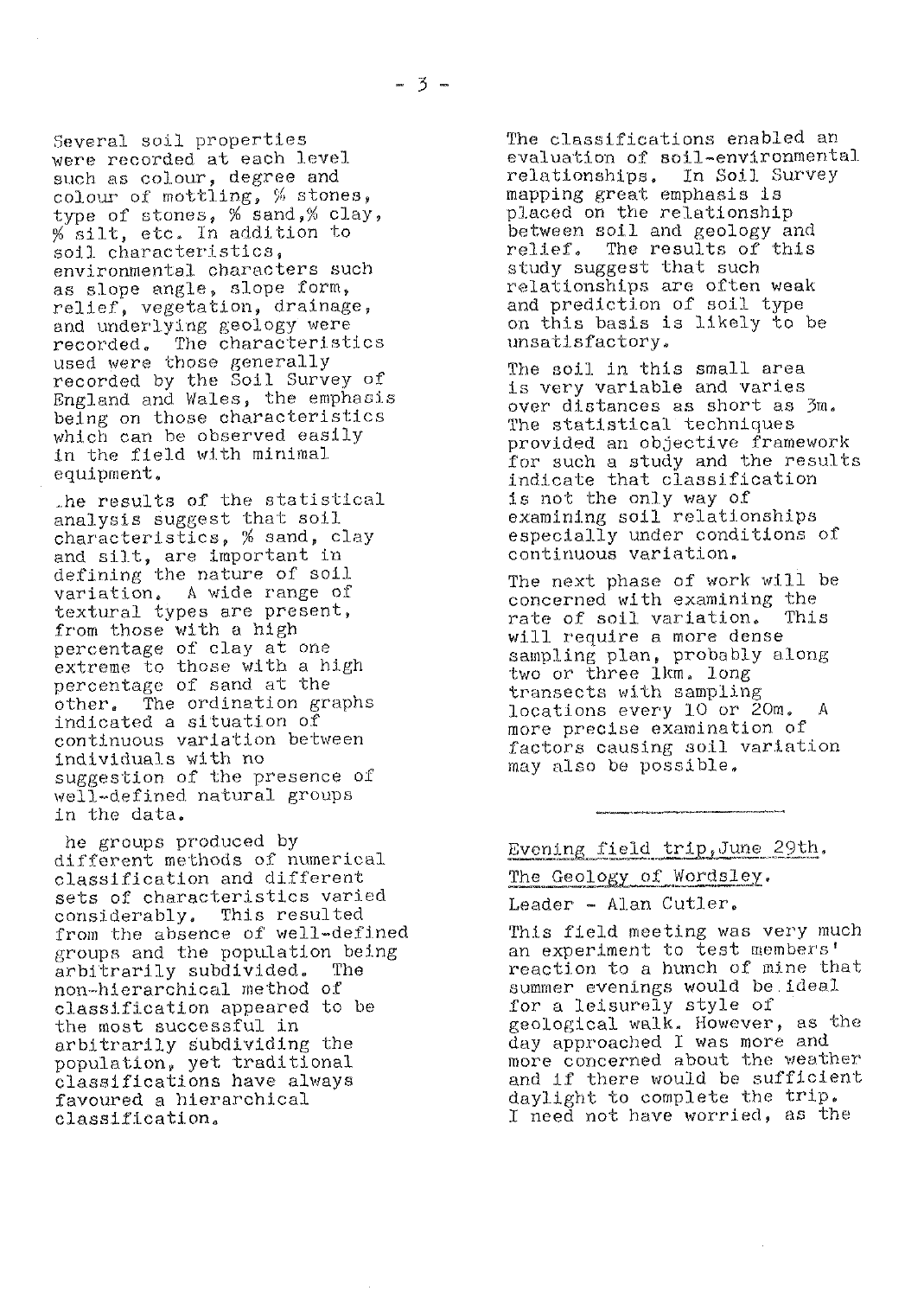evening was the brightest and warmest of the summer so far.

We assembled at the Swan Inn, Brierley Hill Road, and walked the 100 yards or so to the road cutting where I think there is the finest section of Bunter Pebble Beds<br>anywhere. These basement These basement *beds* are strongly inclined against the Western Boundary *Fault, and give rise to the* marked feature of Ridge Hill. The summit of Ridge Hill was in fact our next destination, but we took the long route up the dip slope and were able to enjoy the view.

The Lower Mottled Sandstone in an old quarry beneath the pebble beds was our next stop, The beds were highly false bedded and are part of a small outcrop between the pebble beds and the western branch of the Boundary Fault.

Turning eastwards we followed a small stream, and crossing the Boundary Fault we Inspected some trackside exposures of Enville Beds, These were of the breccia group, and were in marked contrast to the pebble beds seen earlier, We followed the stream through a pleasant partly wooded valley which boasts an *extensive* butterfly fauna and other interesting<br>wildlife. About a quarter About a quarter of a mile further on we crossed the eastern branch of the Boundary Fault, and inspected an outcrop of Etruria Marl *adjacent to the site of the* now closed Leasowes tip,

We finished, the evening with a walk over the mounds of pit waste from the Old. Bank coal pits and then returned to the Swan,

Everyone seemed particularly pleased with the way the

evening progressed, and comments confirmed that the experiment was a success,

 $A_{\bullet}C_{\bullet}$ 

#### July 12th.

Visit to Chatterley Whitfield *P* ...<br>11 adstone Pottery Museum.

*In the* morning we visited the Chatterley Whitfield Mining Museum near Tunstall, Stoke on Trent, and were each issued *with a safety helmet and lamp* before entering the cage to descend *the 700 feet to the* old working level, Our guide; who was a retired miner explained safety precautions and showed us a stretcher and *large* first aid box. *He* explained the importance of ventilation to the working faces® This is *achieved* by the use of two vertical shafts, a, "downcast" shaft bringing fresh air and an "upcast" shaft exhausting the foul air to the atmosphere, The flow through the appropriate galleries is controlled by doors to the various headings. The importance of keeping the workings free from water was also emphasised, and we were shown water being *pumped into a reservoir 20 feet* deep. There was a comprehensive system of communication *by both* telephone and. tannoy, and equipment for the detection of methane gas.

All the galleries, called "roads" by the miners, *were* laid with tramway tracks. We saw where the ponies used to be stabled between. their shifts of duty, which involved hauling wagons on the tracks. Nowadays in mines, diesel locomotives are used.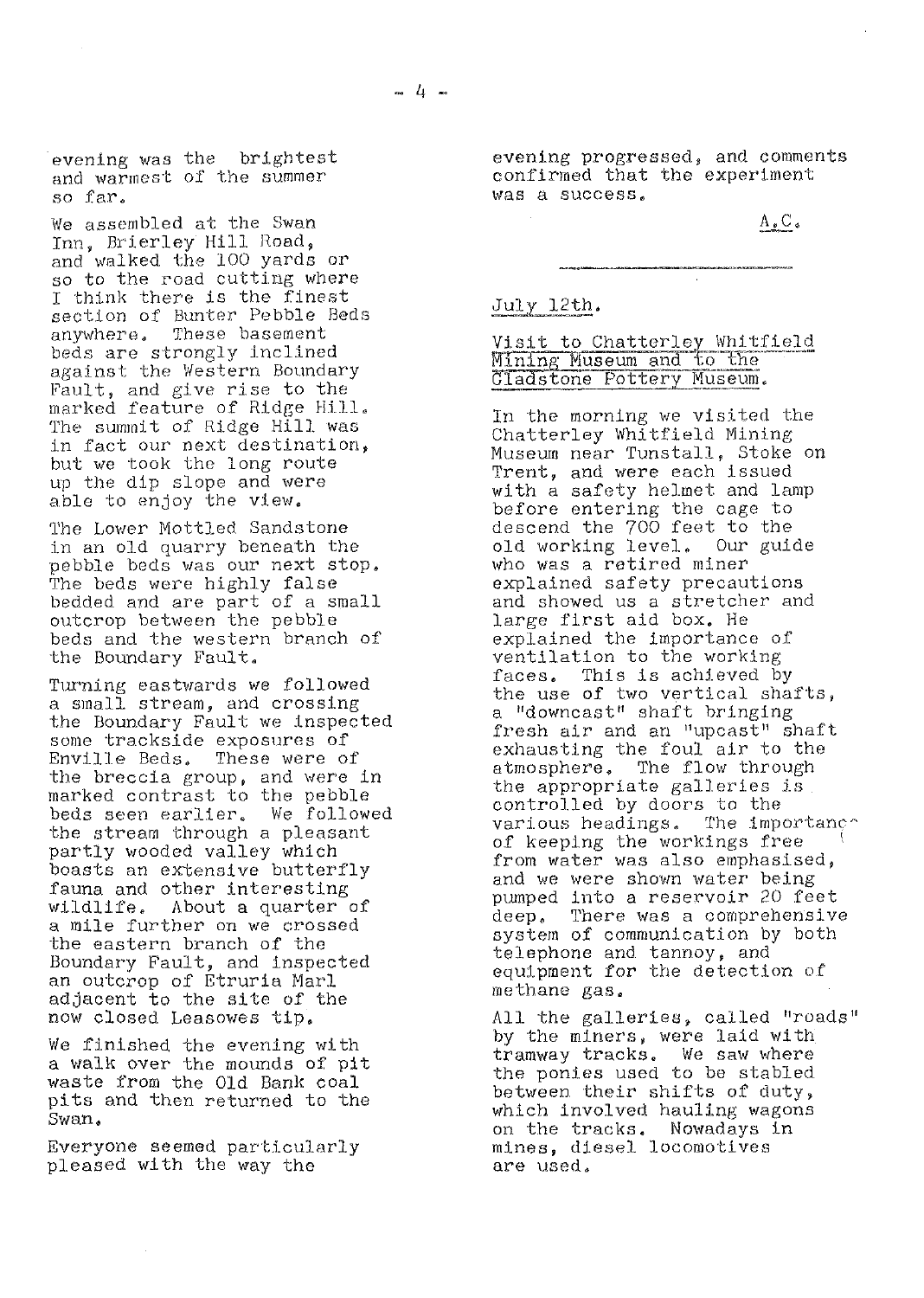We were taken through *several* galleries which showed the historical stages in mining methods. First was one of the early bell pits, similar to those still seen in the Black Country.

Somewhat surprisingly one or two of the galleries had quite steep gradients, and care was needed to avoid hitting the roof while watching the uneven ground,

During our hour and a quarter underground we *saw how* mining had become more and more mechanised, Thanks to the issue of two metal tokens

each of us, one of which was given up on reaching the working level and the other on reaching the cage for the return trip to the surface, none of us was left behind underground!

We visited the steam winding engine in the nearby Hesketh. Engine House. This huge machine is being lovingly restored to its former condition. It has been open to the public since March of this year, but it needs more to be done before it is in working condition again.

In the afternoon we visited at Gladstone Pottery Museum<br>at Longton. This museum is This museum is contained within the former Gladstone Pottery. This was never associated with famous pottery names such as Spode and Wedgwood, but *was* nonetheless a typical unit of the industry in this area.

*We went* through the display of the history of the pottery industry, showing how it started in the area because of the local clay, but for a couple of centuries past china clay from Cornwall and ball. clay from Devon has been used.

The display showed how certain leading potters such as Josiah Wedgwood were instrumental in creating the Trent and Mersey Canal to help bring in the clay, which was at that time brought by sea from the West Country via Liverpool. Finished products were exported by the same canal and sea routes.

Outside were the four bottle kilns, and we entered the interior of one to examine it In detail, Other galleries showed the processes of ceramics colour and decoration, and the engine house showed how the power was provided to drive the machinery for mixing clay, Many other galleries showed other processes,

Altogether it was a satisfying and informative day, and although not wholly geological, it had a strong geological background,

**N.** P,

# Dudley Blackbrook Valley Reclamation Project.

This is part of a Council of Europe plan for improving the quality of urban environments. A team representing local interests has been set up.

The valley is on the south side of Dudley, from Cinder Bank, Netherton, to Merry Hill, Quarry Bank. It includes Parkhead Locks on the Dudley Canal, the broadleaf woods of Saltwells, and Doulton's<br>Claypit. There are many signs of There are many signs of past industrial activity, and a lot of wildlife and vegetation interest,

Much of the area is within the proposed enterprise zone, and a proposed enserging fenct and co-ordinate all the various interested parties and offer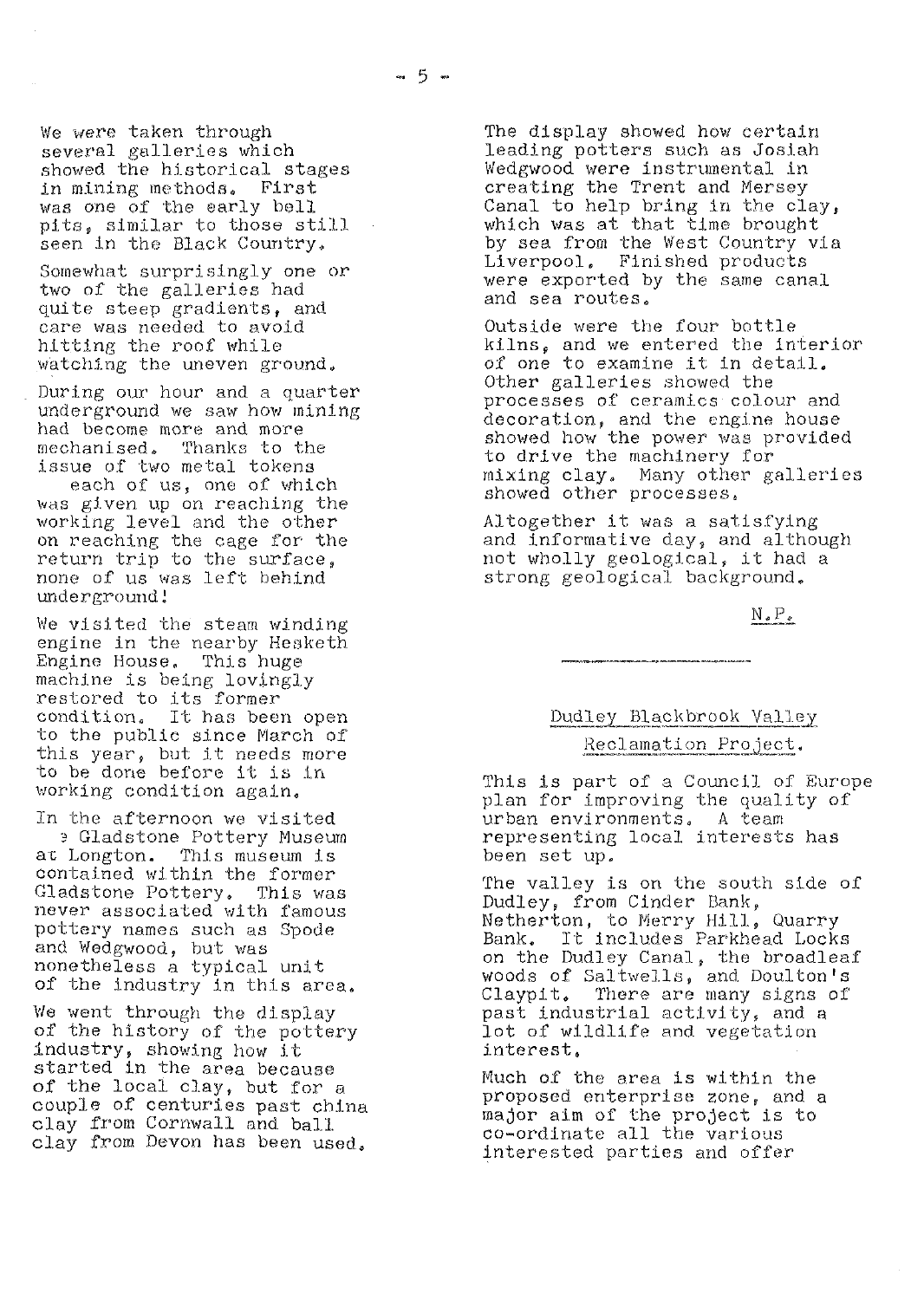advice to all. As well as the enterprise zone, major projects in the area include opencast coal extraction and service drainage schemes. Existing vegetation and<br>wildlife will be surveyed and then monitored. Parts of the area have been used for waste disposal, and there are old mine shafts which will need capping. The  $B.C.$ G.S. and other societies interested in conservation have been consulted. There are several geological exposures in the area.

Items such as the Blackbrook Valley project appear in the press, and committee members would be pleased to receive cuttings of any items of local geological interest, as well as news of any temporary exposures.

Requests have been received for more details of the excellent courses run by Bristol University Extra-mural Dept. Application should be made to the Staff Tutor in Geology, Dept.of Extra-mural Studies, 32, Tyndalls Park Rd.<br>Bristol BS8 1HR. The course number and title should be quoted.

.<br>A contra es presidente de Middleberg e estila de Middleberg e estadounidense.

Crystallography for Teachers.

B 81 H 12 SJ

Non-res.weekend, Sat.Sun.  $0ct.24$  & 25.  $\&4.80$ Dept.of Geol. Queen's Building, University Walk, Bristol.

Remote Sensing and Geology.

B 81 C12 SJ. Nov.28. £2.40. Queen's Building, University Walk. Bristol.

The Polarising Microscope.

W81 960 SJ. Feb.5-7. £5.60. plus fees for res.weekend at Urchfont Manor, Devizes, Wilts. Apply to Warden.

Transgressions at Chipping Sodbury Quarry.

May 9th. £2.40. A81 CO3 SJ.

Implications of Plate Tectonics for the Evolution of Continents. Part A, B81 C11 SJ. £2.40. Nov. 21.<br>Part B, B81 C14 SJ £2.40. Jan. 23. Also at Queen's Building.

Metamorphic Rocks and the Polarising Microscope. B81 F19 SJ. Dec. 5 & 6. £4.80. Queen's Building.

Geology of Dorset-Devon Coast.

Non-res.from Bridport. D81 G01 SJ. £5.60. Oct.30. -Nov. 1st.

Fieldwork in Mendip Hills.

Res, 29-31 March. S81 951 SJ. £6.40 plus  $\arccos$ .

Committee dates for the remainder

of the year: Conservation - Sept. 28th Nov. 23rd.  $\mathcal{L}_{\mathcal{L}}$  , and  $\mathcal{L}_{\mathcal{L}}$  , and  $\mathcal{L}_{\mathcal{L}}$ General  $\sim$  Nov. 9th.

Editor, Sheila Pitts, 4.Siskin Road. Stourbridge. West Midlands.